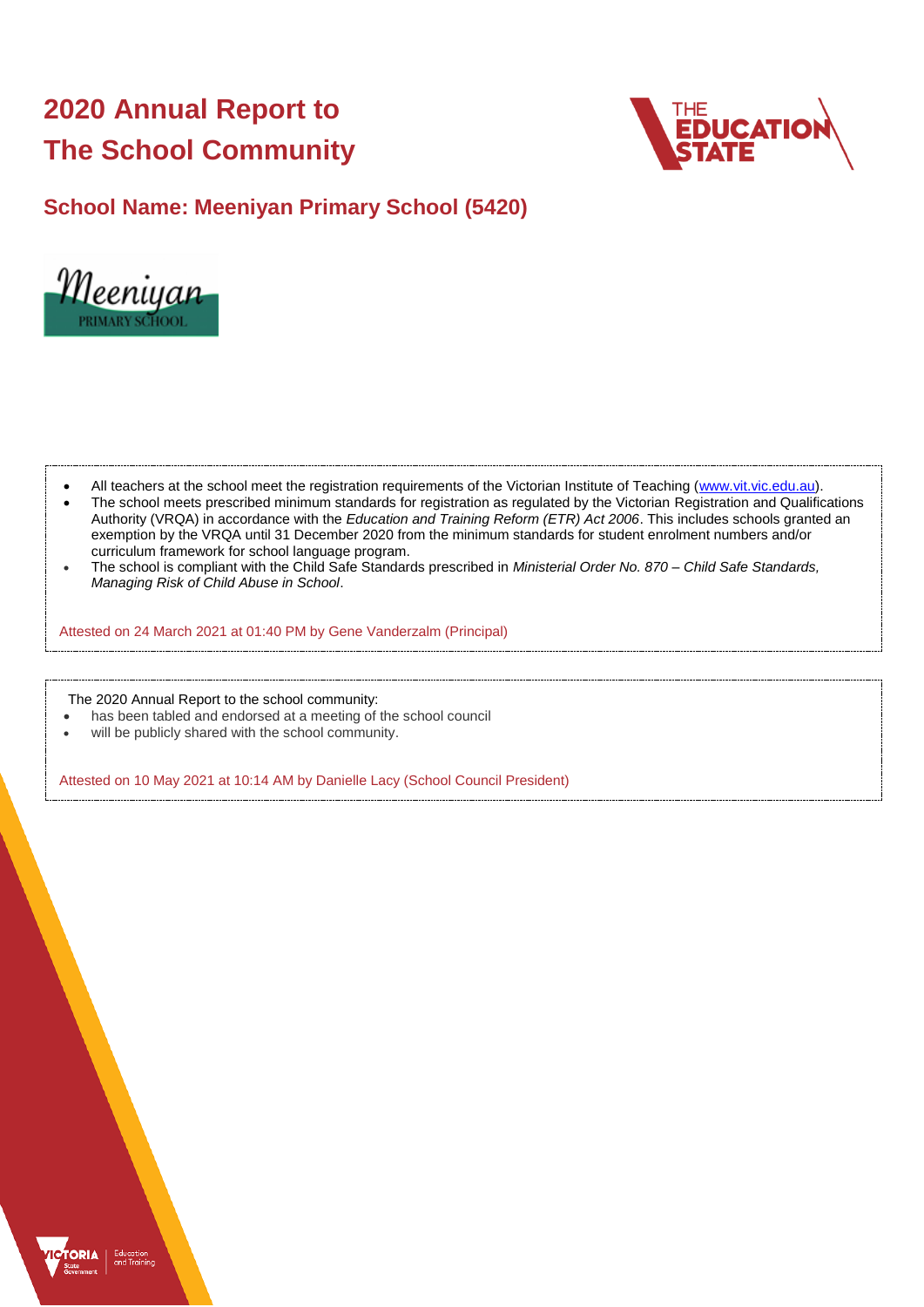

# How to read the Annual Report

## What has changed for the 2020 Annual Report?

#### **Improved appearance**

The appearance of the Performance Summary has been updated to more clearly represent information and to assist interpretation and comparison of individual school's data with state averages and similar school groups.

#### **School performance data**

The Victorian community's experience of COVID-19, including remote and flexible learning, had a significant impact on normal school operations. This impacted the conduct of assessments and surveys. Readers should be aware of this when interpreting the Performance Summary.

For example, in 2020 school-based surveys ran under changed circumstances, and NAPLAN was not conducted. Absence and attendance data may have been influenced by local processes and procedures adopted in response to remote and flexible learning.

Schools should keep this in mind when using this data for planning and evaluation purposes. Those schools who participated in the Student Attitudes to School survey in 2020 should also refer to the advice provided regarding the consistency of their data.

## What does the *'About Our School'* section refer to?

The About Our School section provides a brief background on the school, an outline of the school's performance over the year and future directions.

The 'School Context' describes the school's vision, values and purpose. Details include the school's geographic location, size and structure, social characteristics, enrolment characteristics and special programs.

The 'Framework for Improving Student Outcomes (FISO)' section includes the improvement initiatives the school has selected and the progress they have made towards achieving them.

## What does the *'Performance Summary'* section of this report refer to?

The Performance Summary includes the following:

#### **School Profile**

- student enrolment information
- the school's 'Student Family Occupation and Education' category
- a summary of parent responses in the Parent Opinion Survey, shown against the statewide average for Primary schools
- school staff responses in the area of School Climate in the School Staff Survey, shown against the statewide average for Primary schools

#### **Achievement**

- English and Mathematics for Teacher Judgements against the curriculum
- English and Mathematics for National Literacy and Numeracy tests (NAPLAN). *Note: NAPLAN tests were not conducted in 2020*

#### **Engagement**

Student attendance at school

#### **Wellbeing**

Student responses to two areas in the Student Attitudes to School Survey:

- Sense of Connectedness
- Management of Bullying

Results are displayed for the latest year and the average of the last four years (where available).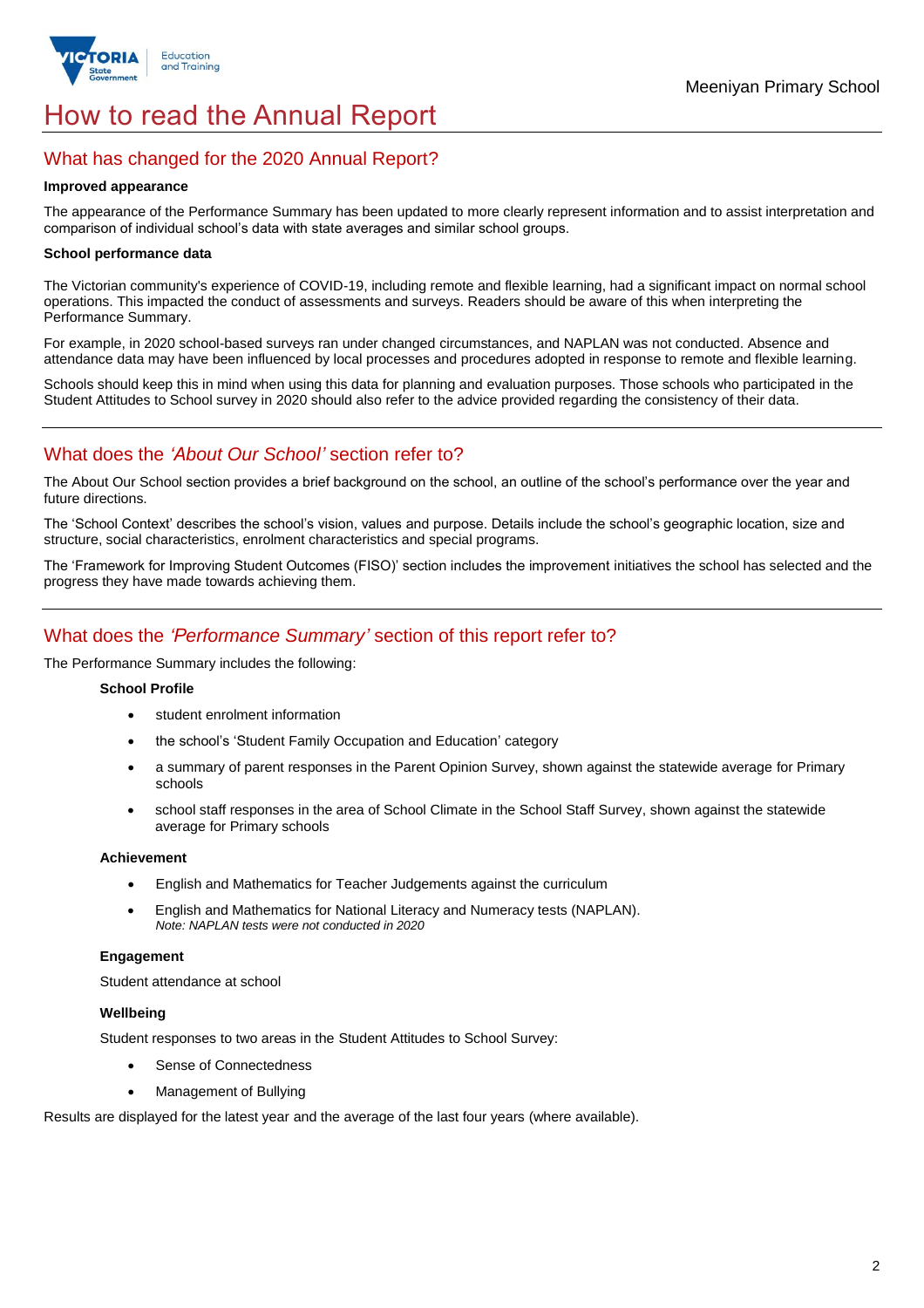

# How to read the Annual Report (continued)

### What do *'Similar Schools'* refer to?

Similar Schools are a group of Victorian government schools with similar characteristics to the school.

This grouping of schools has been created by comparing each school's socio-economic background of students, the number of non-English speaking students and the school's size and location.

## What does *'NDP'* or '*NDA*' mean?

'NDP' refers to no data being published for privacy reasons or where there are insufficient underlying data. For example, very low numbers of participants or characteristics that may lead to identification will result in an 'NDP' label. For the 2020 Student Attitudes to School survey, specifically, the similar school group averages are replaced by 'NDP' where less than 50% of schools in a given similar school group did not participate in the 2020 survey.

'NDA' refers to no data being available. Some schools have no data for particular measures due to low enrolments. There may be no students enrolled in some year levels, so school comparisons are not possible.

Note that new schools only have the latest year of data and no comparative data from previous years. The Department also recognises unique circumstances in Specialist, Select Entry, English Language, Community Schools and schools that changed school type recently, where school-to-school comparisons are not appropriate.

## What is the *'Victorian Curriculum'*?

The Victorian Curriculum F–10 sets out what every student should learn during his or her first eleven years of schooling. The curriculum is the common set of knowledge and skills required by students for life-long learning, social development and active and informed citizenship.

The Victorian Curriculum is assessed through teacher judgements of student achievement based on classroom learning.

The curriculum has been developed to ensure that school subjects and their achievement standards enable continuous learning for all students, including students with disabilities.

The 'Towards Foundation Level Victorian Curriculum' is integrated directly into the curriculum and is referred to as 'Levels A to D'.

'Levels A to D' may be used for students with a disability or students who may have additional learning needs. These levels are not associated with any set age or year level that links chronological age to cognitive progress (i.e. there is no age expected standard of achievement for 'Levels A to D').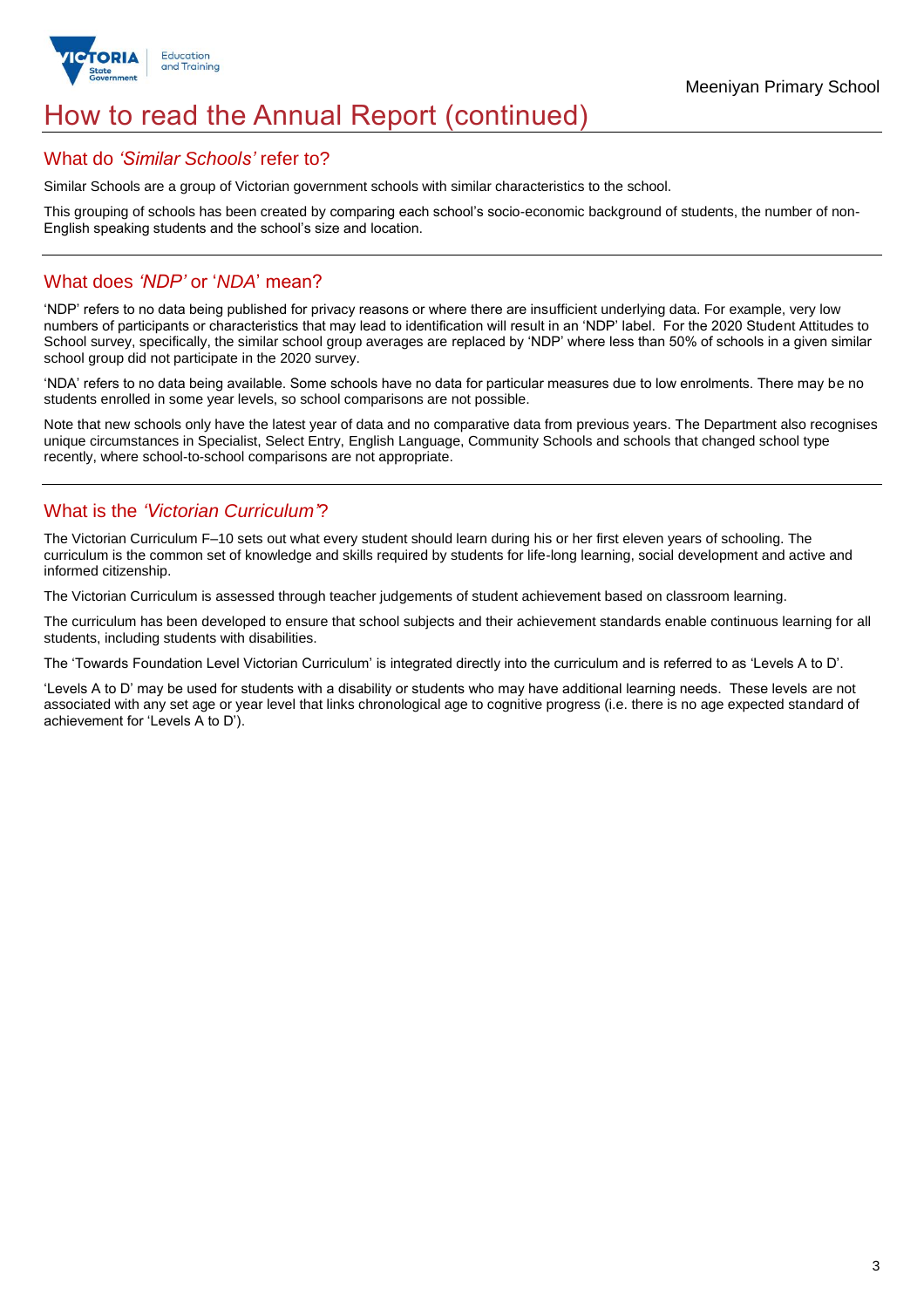

# **About Our School**

### **School context**

#### Vision:

At Tarwin Valley Primary School, we are a community of learners. We guide our students as they develop into resilient, reflective and resourceful life-long learners who can learn in both independent and collaborative settings. At Tarwin Valley Primary School, we provide an environment that puts equal measure on promoting academic, social and emotional growth.

Tarwin Valley Primary strives to make all learning purposeful. We believe that education is not just about preparing us for our changing future, but instead engaging with the world in meaningful ways. Our school curriculum has been refined to ensure time is given to spontaneous and creative learning opportunities, student led and interest-based learning tasks, camps, performances and sport. The well-being of the learner is a priority and is seen as critical for allowing learning to occur. Through reflection and feedback, we expect learners to be honest in their own reflections, while respectfully challenging each other. Staff continuously reflect on their own practice through a range of professional learning.

We foster the development of individuals by offering and valuing a range of opportunities that broaden minds and challenge us. We recognize the value of making mistakes and that they are integral to learning. We encourage all learners to take risks in achieving their goals. Assessment takes many forms to suit individual needs. The Learning Intention is made explicit for all lessons to ensure a clear understanding of expectations. We use differentiation to ensure that the right level of challenge is presented to all students. When celebrating achievements, we focus on progress rather than results

Our school recognizes the importance of relationships. Genuine relationships are at the core of what and how we do things. Tarwin Valley Primary School has a community focus, where students feel known and cared for, celebrated for who they are and supported by all members of the community in their learning. We see that Parents and Carers can be a young person's greatest supporters and we want and value their contributions. Our staff have regular dedicated times to communicate and collaborate on student learning to ensure families are a part of their child's learning journey. As well as fostering a supportive school community we recognize the importance of collaboration. We strive to incorporate our students, staff, parents and wider community in our decision making processes and encourage their contributions.

To guarantee the continued growth of our learners, we constantly seek new ways to refine and make meaningful differences in our school whilst being mindful of the trap of 'change for changes sake'. Our core values encourage our students to be enthused and curious about their learning and to respect themselves as well as each other. At TVPS, we live by our values and strive to uphold them in all our interactions. Our school:

2020 was a year unlike any other. With the school forced into remote learning for much of the year we were not able to harness performance data like in previous years. The data sets we were able to gather, Attendance and Teacher Judgement, were heavily affected by the COVID lockdowns and should be viewed with this understanding.

Throughout the year there were several key events that will shape our school for years to come. We were happy to finally move into our new Administration building. This wonderful space is a delight to work in and is proving to be a highly productive, central hub of the school. The other major change was the school's name. After an 18 month process, the school officially changed its name from Tarwin Valley Primary to Meeniyan Primary. Although, there has been a considerable amount of follow up changes the school has had to undertake such as uniforms, website and the multitude of places where our name occurs it has been a welcome change and one we will reap the benefits of in the years to come.

#### Values:

Tarwin valley Primary School's values underpin all that we do. It is our goal to have them engrained in all of our practice from the way we teach and learn to the conversations we have with one another. We manipulated our school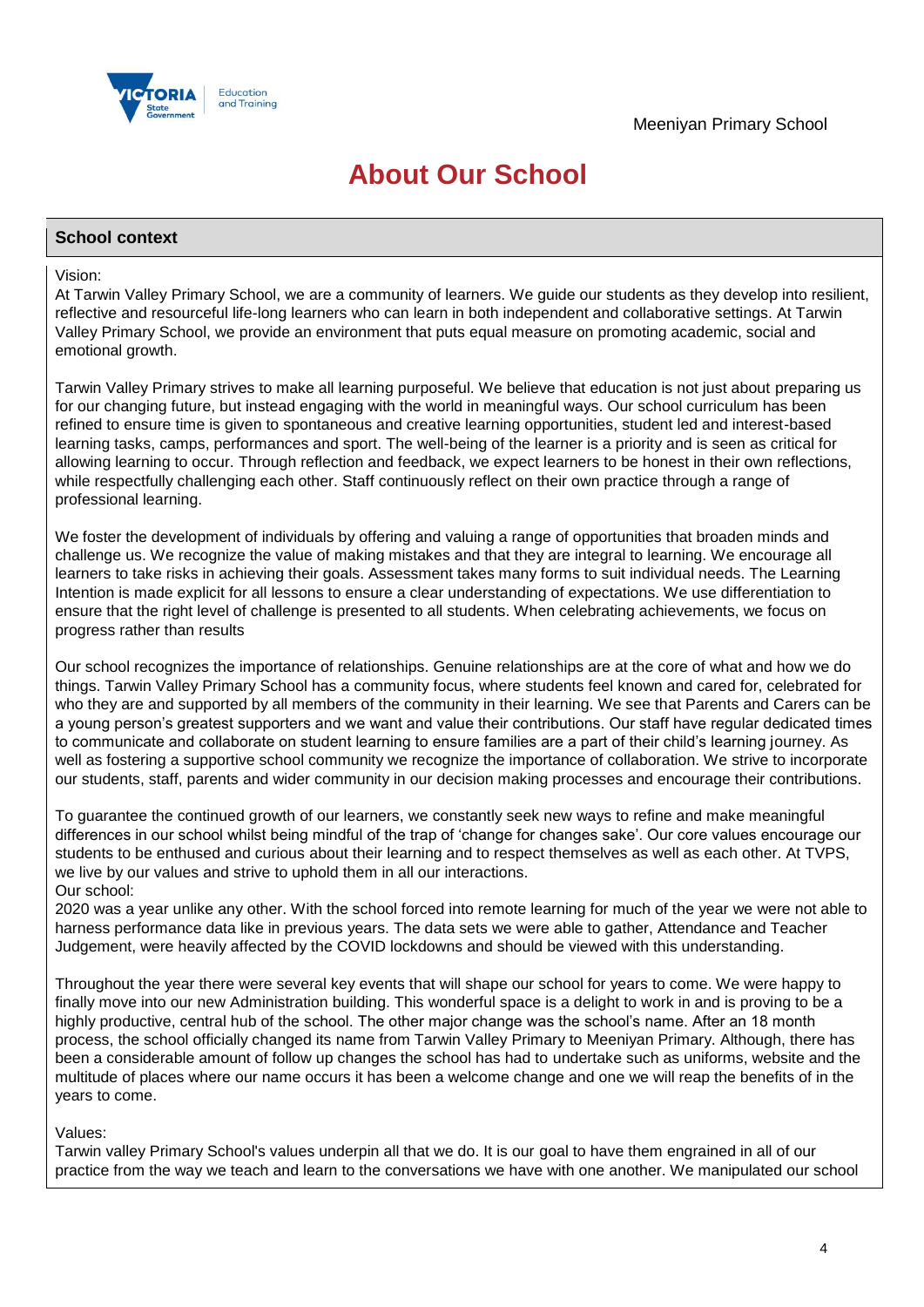## Meeniyan Primary School



values into the acronym D.R.I.V.E so they are easy to recall and so they engage and motivate us to be our best. D stands for Diversity - we accept that all learners have different needs and interests and that all students learn in different ways. We adjust our learning accordingly and seek to understand difference.

R stands for Resilient - by establishing clear goals and expectations we aim to develop grit at all times and bounce back when we find ourselves in the pit.

I stands for Integrity - we help students develop the courage to practice what they know is right for them or the group and to not be swayed by what might be quick, easy or popular.

V stands for Voice - we expect that each student uses their voice for the good of the group or themselves and that they then follow up on what needs to be done to achieve their goals.

E stands for Expectations - we understand that some expectations are set for the good of the group and that other expectations we set for ourselves. Expectations are the guard rails that keep us on track.

#### Staffing:

In 2020 we had 6 classrooms and student numbers from the kinder indicate that we should add to the number of grades for the next few years. The number of students climbed from 116 in 2019 to 132 in 2020. Our classes consisted of Prep, Grade 1, Grade 2, Grade 3/4A, Grade 3/4B and 5/6. overall, we had 22 staff working at the school. We welcomed French and PE to our school again. Both teachers have wonderful credentials for specialist teachers with high energy and understanding of the demands within a school. Art and MARC continued as shared roles. The school welcomed three new Teacher Aides across the school who worked in supporting students with special needs whilst our Artist in Residence took groups of students for special art projects. His works have made an immediate impression on our school community and have greatly improved the visual outlook of the grounds. We were fortunate to continue to receive Primary Welfare Officer funding in 2020. She developed a Respectful Relationships team in early 2020 and began the process of rolling the program out across the school. We were very fortunate to have our previous chaplain return to the role, she brought great compassion and understanding to the role and to the needs of our students and families. Her support included both student and family support and many families turned to the Chaplain for support. In Term 4, she started the SPARC program which involves working with a small group of students to help develop their leadership skills.

At the end of 2020 we said farewell to our Art teacher Rachel. Rachel provided years of wonderful teaching to the students of our school and we wish her all the best in the future.

#### Facilities:

The administration area was completed thanks to a Minor Works grant of \$500,000 from the State

Government. Subsequently, the old Admin area was remodelled to home ES staff and a teacher work space.

- Artist completed three separate murals across the school
- School signage was erected with the new school name of Meeniyan Primary

Rooms 1, 2 and 3 were completely cleaned out and remodelled in preparation for higher student numbers in 2021.

- An artificial turf was lay down around the horseshoe area due to tree roots pushing up the bitumen. The area has proven very popular with students.

- Several areas of roofing were replaced across the school
- The schools solar panels were moved and reconnected

#### School Improvement Agenda

Unfortunately, most of the school's improvement targets were linked to tests like NAPLAN and surveys like the Parent Opinion and Student's Attitude to School Survey which the school did not take part in during 2020.

## **Framework for Improving Student Outcomes (FISO)**

The school's AIP actions and associated Professional Development Plans were heavily modified to suit remote learning. As the year progressed we realised that we simply wouldn't have time working with students or with other staff to allow us to complete the necessary actions. Overall, the feedback on how we delivered our remote learning has been extremely supportive of the school. The majority of our staff and parents realised that remote learning was a limited substitute for face-to-face learning, especially for our junior classes and for students with special needs. Notwithstanding, some students did excel in this environment thanks to the ongoing support of their families and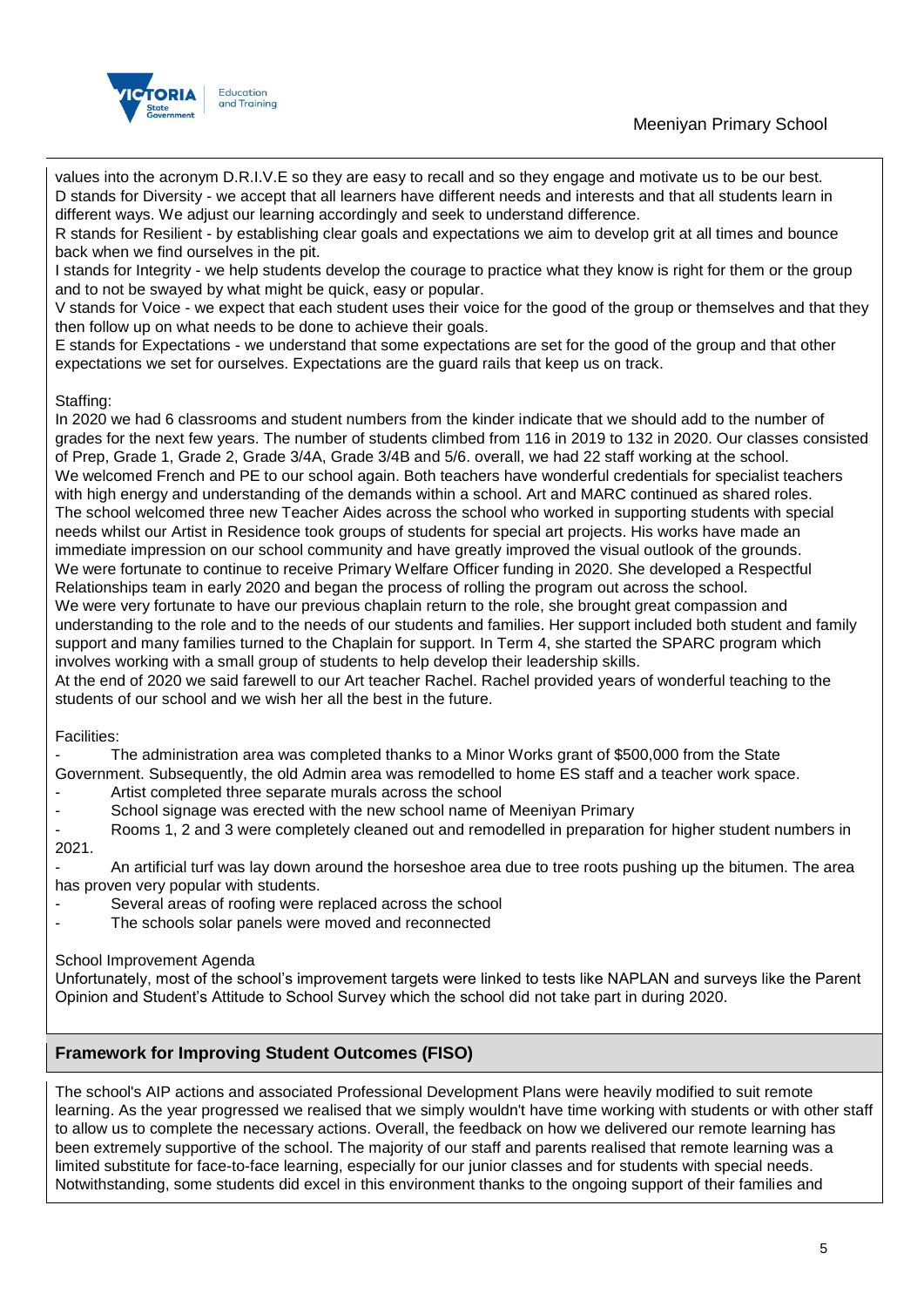

classroom teachers. In some instances, they struck up such a powerful relationship that the students wre able to make expected and occasionaly above expected growth for the period.

At the mid-year we reported, "When we have been at school our PLC has continued to function as an effective model and investigate key areas of need within our school. Early judgements from Reading assessments indicate that this PLC work is having a significant effect on growth. Obviously in 2020 we will not have NAPLAN data to correlate this with but teachers are excited by improvements in Reading responses they are seeing so far. Teachers have had lengthy discussions about creating a love of reading within their classes and the importance of being a spruiker of texts and literature. From this work they have noticed that students have responded quickly to their endeavours and become highly engaged during reading sessions. Next, we look forward to developing a mental model of reading that captures the need of the classroom teacher becoming a spruiker of texts and that love of literature. In terms of Peer observations we will have to push them back to 2021. It was already going to be a stretch to fit them in this year and now we don't have time to do the upskilling properly."

This guidance did not change by the end of the year.

#### **Achievement**

### Staff Learning

The teaching staff:

- Rolled our School Vision and Values, developed in 2019, out across the school
- Continued working with George Telford from Challenging Learning with particular focus on Feedback and Dialogue
- Developed a consistent PLC Cycle with a focus on Reading
- Continued regular peer observations to support the PLC cycle. Staff worked under the expectations that they observed and were observed 3 times each per term.
- Gene continued to provide the MACQLIT program for students with higher needs in Reading
- Established Respectful Relationships
- The Education Support staff

• Admin staff built upon their understandings and application of CASES 21, Work Cover, OHS and Recruitment. The year enabled more time than usual to these areas which was timely considering the fact roles and responsibilities have shifted over the past few years.

#### Curriculum:

In 2020, the staff embarked on our first full year of implementing a Professional Learning Culture (PLC) after months of training in 2019. Pete took on the role of PLC leader and did a fantastic job of guiding the staff. An amazing achievement considering the many hurdles that the year presented. Our PLC work has been one of the more consistent aspects of our schooling this year. As long as we have been at school we have had PLCs and as a result have completed 2 and a half cycles. Teachers truly value their PLC time which is amazing considering we only completed our training a year ago.

Student Achievement data at MPS continues to outperform Similar Schools and State benchmarks as seen below: MPS Similar Schools State

| Percentage of students at or above in Reading P-6 | 90 | 80 | 86 |
|---------------------------------------------------|----|----|----|
| Percentage of students at or above in Writing P-6 | 86 | 75 | 81 |
| Percentage of students at or above in Number P-6  | 86 | 81 | 85 |

Our PLC focus will continue with Reading in 2021. We were originally planning to finish off with Reading in 2020 but the interruptions have meant we still have some unfinished business with establishing our Reading mental models and teaching and learning model.

We still have further work to do in aligning our efforts with data. Ideally we will have numerous data to refer to and aim to use our new Learning Specialist time to unpack NAPLAN data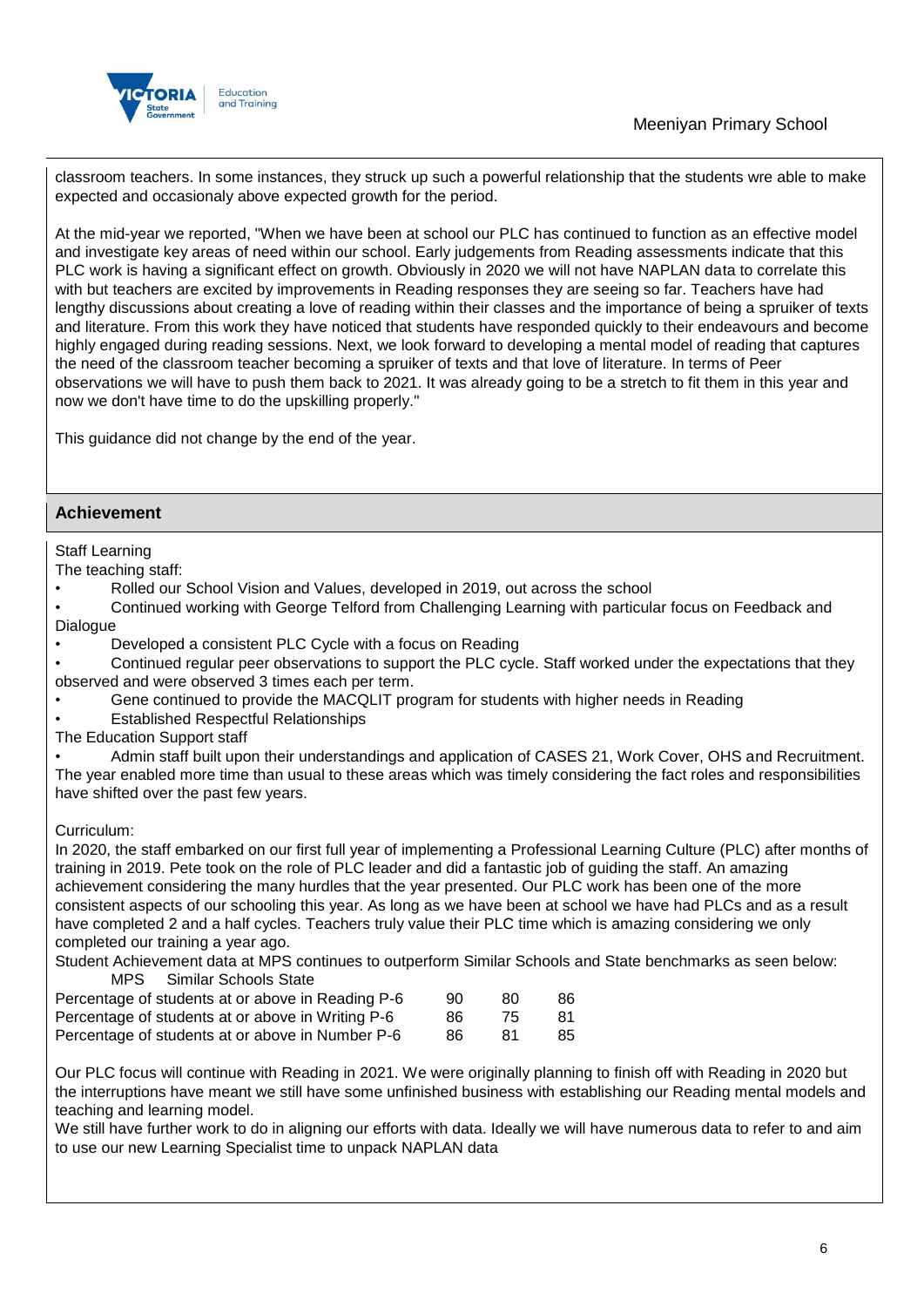



### **Engagement**

Our school had a mixed response in terms of their engagement in remote learning with teachers reporting around 50% of students regularly completing learning tasks to a satisfactory level. The school relied on the Seesaw application for sharing learning tasks with students and distributed a lrge number of devices to families so they could partake in learning remotely. All teachers presented learning online which was a siginificant adjustment to their practice. When the students were in school they had a mixed response to reengaging with their learning. Around 10% of our students are on the Autism Spectrum and many of these students struggled with the changes to their routines. In Term 4 the school reviewed student learning data and found that many of our students previously learning at or above the expected level did not make 12 months growth. From this finding, 5 students from each year level were identified for our tutoring program in 2021.

COVID interrupted large portions of our work around student voice and agency. The school does not have any ATOSS survey data however our Compass entry data suggets that the students are far settled in schooling. Amber and Red Compas Entries have dropped from 67 over the same period of time last year to only 8 in 2020.

Walkthroughs with George still show that classrooms are still teacher centred, have issues aligning Learning Intentions with lessons and have a lack of teacher commentary. As the Principal I have established a walkthrough system where I will monitor these areas throughout 2021 in a 1:1 feedback model with each teacher.

### **Wellbeing**

Health and wellbeing supports became a major focus for Meeniyan Primary school in 2020. We conducted regular surveys to gauge the feelings of our our students, parents and staff and modified our learning approach accodingly. Our Wellbeing Officer and School chapllain were on hand to provide supports at all times. they conducted socially distanced home visits, regular phinecalls and emails with those in need. They even coordinated meals for those who reached out.

The school joined the Respectful Relationships program in early 2020. Even with many interruptions we still managed to form our Implementation team. Besides the initial training, we inducted all staff in the basics of RR and why it is necessary in schools. Our group leader reviewed and surveyed a number of school processes to check we were all working and learning in an unbiased environment. She included a weekly RR column in our school newsletter and gave it a place on our meeting schedules at all levels of the school. Teachers began teaching the RR curriculum in classes.

The school's Community links were heavily affected by the COVID outbreak. Previous programs such as Side-By-Side, Choir, Breakfast Club and different parent groups could not gather

#### **Financial performance and position**

The school finished 2020 with a significant surplus. This is all due to the fact that the students did not consume as many materials or resources due to the fact they worked from home. Other budgets where siginificant savings were found were with Casual Relief Teachers, Building Projects and Maintenance (because we were often not allowed to have people on site). The school wrapped up it's contributions to the construction of the Administration building. We still have some money from the furniture budget which was carried forward into 2021. The school received more than \$94,000 in equity funding which helped fund a number of initiatives at the school including: Our partnership with the Challenging Learning Group, Artist in Residence, Learning Specialist Special Payments and other professional development.

Meeniyan Primary continues to hold the funds for the Corner Inlet MARC cluster as well as the Corner Sports Cluster. The MARC budget continues to run at a deficit due to the healthy balance.

### **For more detailed information regarding our school please visit our website at <http://tarwinvalleyps.vic.edu.au/>**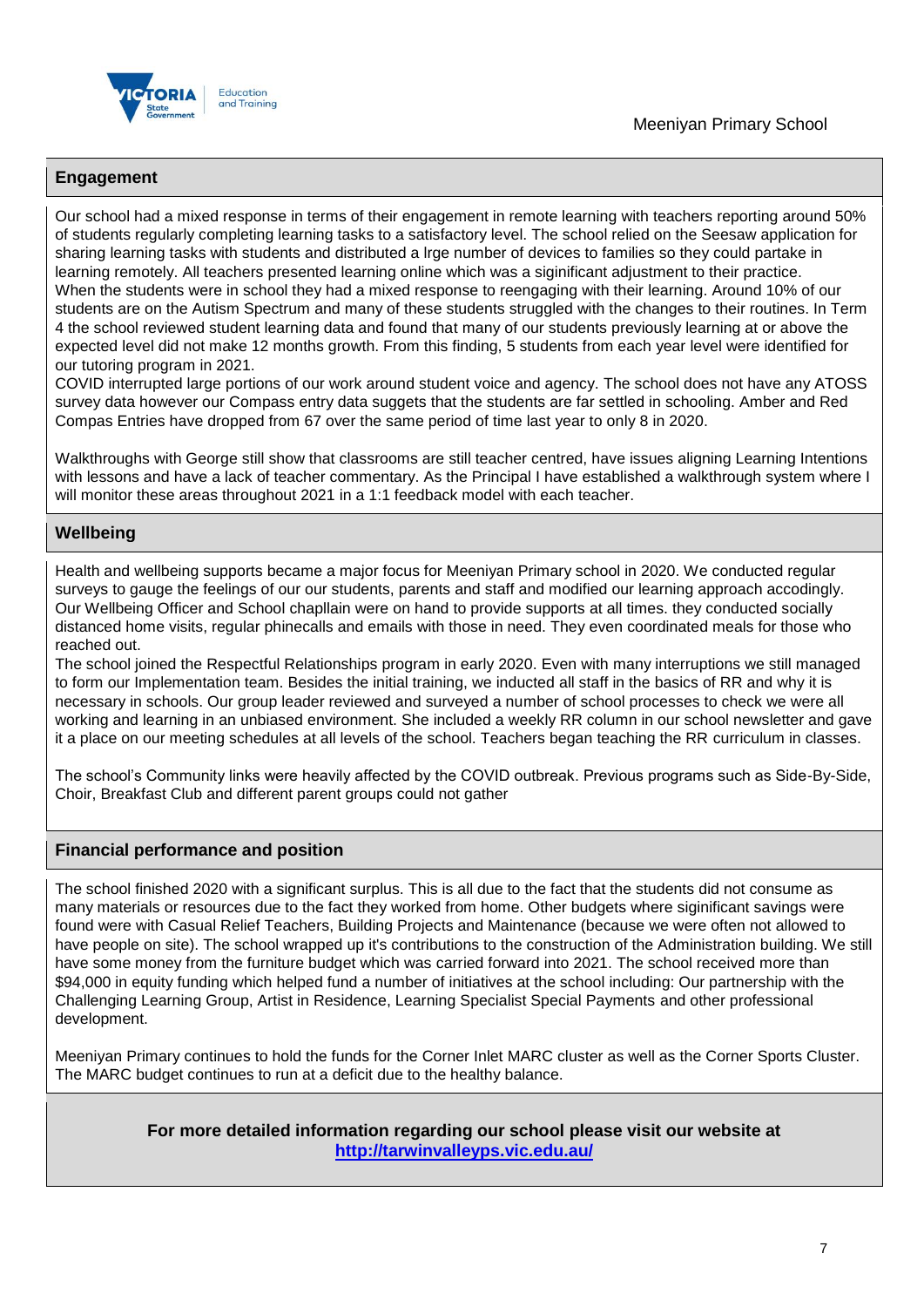

Meeniyan Primary School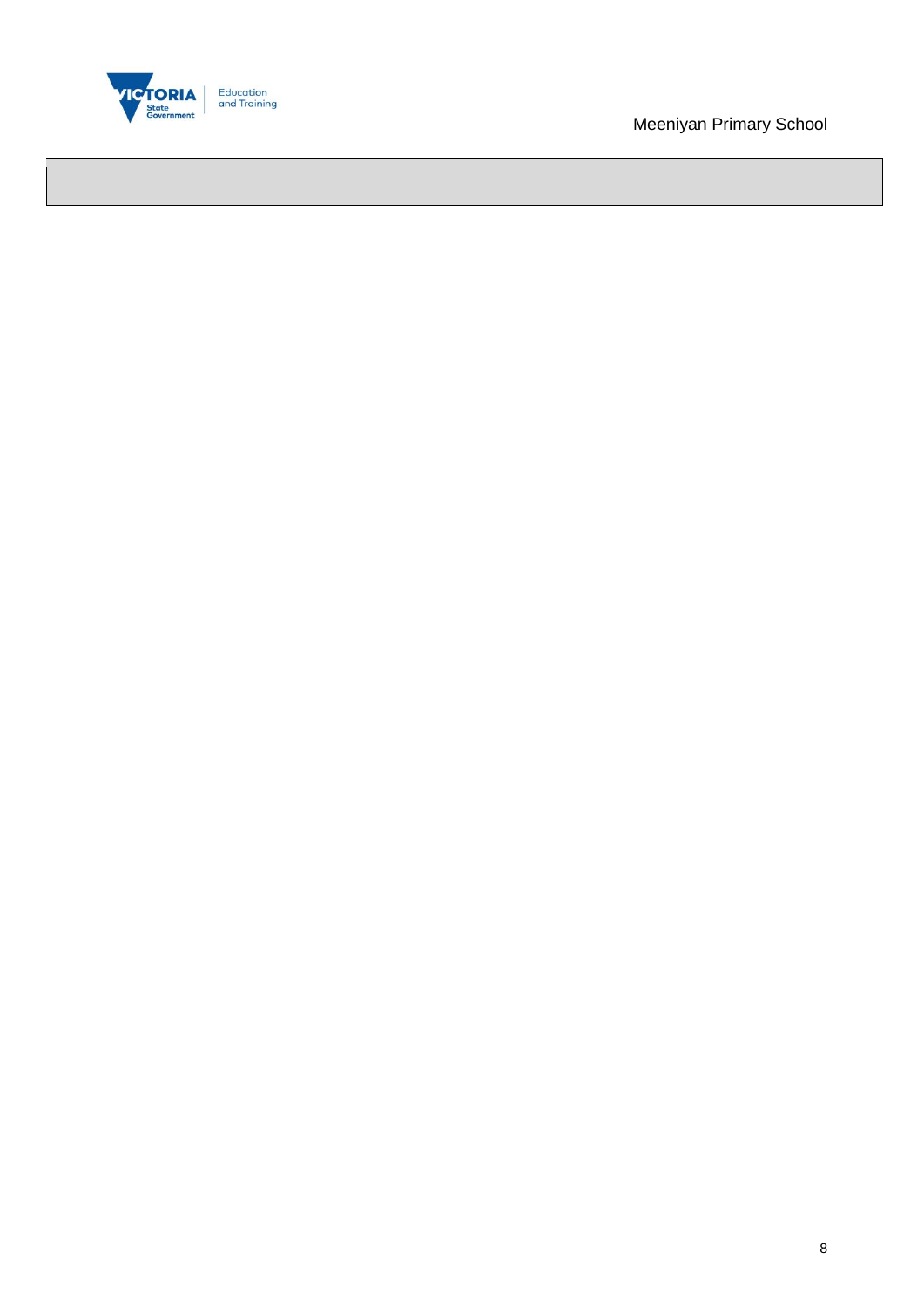

# **Performance Summary**

The Performance Summary for government schools provides an overview of how this school is contributing to the objectives of the Education State and how it compares to other Victorian Government schools.

All schools work in partnership with their school community to improve outcomes for children and young people. Sharing this information with parents and the wider school community helps to support community engagement in student learning, a key priority of the Framework for Improving Student Outcomes.

Refer to the 'How to read the Annual Report' section for help on how to interpret this report.

## SCHOOL PROFILE

#### **Enrolment Profile**

A total of 130 students were enrolled at this school in 2020, 64 female and 66 male.

0 percent of students had English as an additional language and NDP percent were Aboriginal or Torres Strait Islander.

#### **Overall Socio-Economic Profile**

The overall school's socio-economic profile is based on the school's Student Family Occupation and Education index (SFOE) which takes into account parents' occupations and education.

Possible socio-economic band values are: Low, Low-Medium, Medium and High.

This school's socio-economic band value is: Medium

#### **Parent Satisfaction Summary**

The percent endorsement by parents on their school satisfaction level, as reported in the annual Parent Opinion Survey.

Percent endorsement indicates the percent of positive responses (agree or strongly agree) from parents who responded to the survey.



#### **School Staff Survey**

The percent endorsement by staff on School Climate, as reported in the annual School Staff Survey.

Percent endorsement indicates the percent of positive responses (agree or strongly agree) from staff who responded to the survey. Data is suppressed for schools with three or less respondents to the survey for confidentiality reasons.



Percent endorsement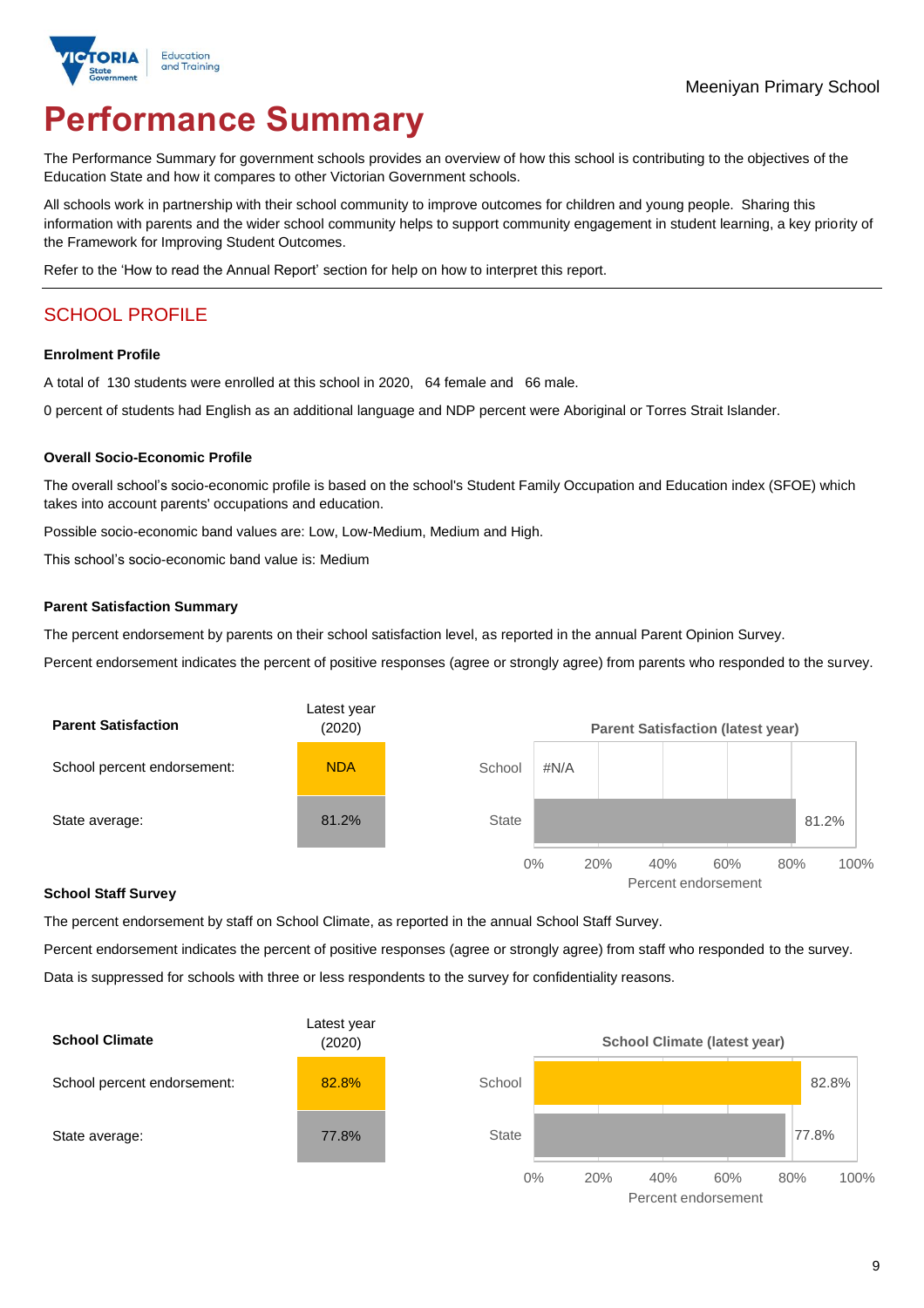

## ACHIEVEMENT

*Key: 'Similar Schools' are a group of Victorian government schools that are like this school, taking into account the school's socioeconomic background of students, the number of non-English speaking students and the size and location of the school.*

#### **Teacher Judgement of student achievement**

Percentage of students working at or above age expected standards in English and Mathematics.



#### **NAPLAN**

NAPLAN tests were not conducted in 2020.

#### **NAPLAN Learning Gain**

NAPLAN learning gain is determined by comparing a student's current year result to the results of all 'similar' Victorian students (i.e. students in all sectors in the same year level who had the same score two years prior).

NAPLAN tests were not conducted in 2020.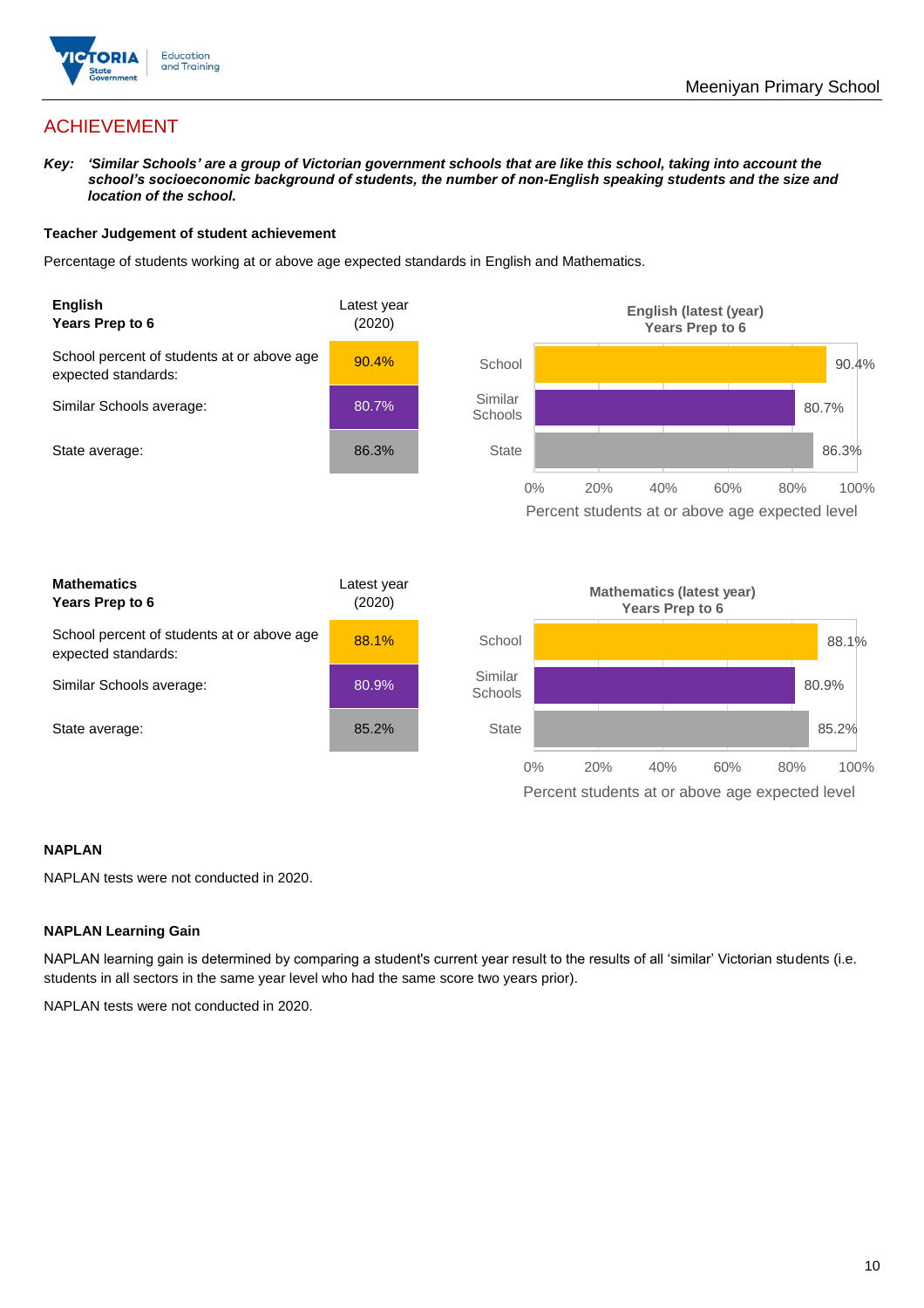

## ENGAGEMENT

*Key: 'Similar Schools' are a group of Victorian government schools that are like this school, taking into account the school's socioeconomic background of students, the number of non-English speaking students and the size and location of the school.*

#### **Average Number of Student Absence Days**

Absence from school can impact on students' learning. Common reasons for non-attendance include illness and extended family holidays. Absence and attendance data in 2020 may have been influenced by local processes and procedures adopted in response to remote and flexible learning.



#### **Attendance Rate (latest year)**

|                                             | Prep | Year 1 | Year 2 | Year 3 | Year 4 | Year 5 | Year 6 |
|---------------------------------------------|------|--------|--------|--------|--------|--------|--------|
| Attendance Rate by year level<br>$(2020)$ : | 93%  | 94%    | 94%    | 94%    | 93%    | 93%    | 95%    |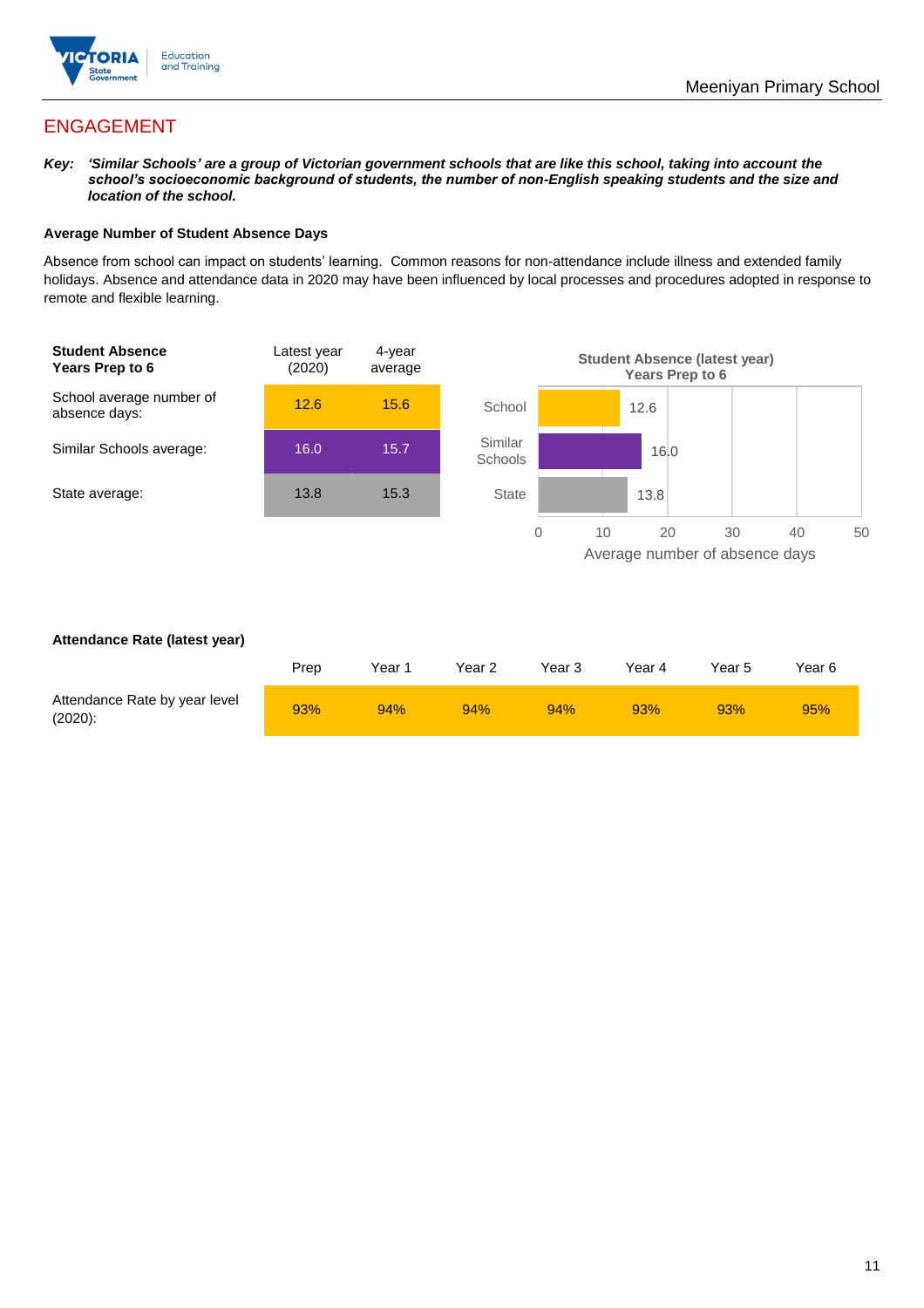

## **WELLBEING**

*Key: 'Similar Schools' are a group of Victorian government schools that are like this school, taking into account the school's socioeconomic background of students, the number of non-English speaking students and the size and location of the school.*

#### **Student Attitudes to School – Sense of Connectedness**

The percent endorsement on Sense of Connectedness factor, as reported in the Attitudes to School Survey completed annually by Victorian Government school students, indicates the percent of positive responses (agree or strongly agree).

Schools who participated in the Student Attitudes to School survey in 2020 should refer to the advice provided regarding the consistency of their data.



*methodology in 2020, data are often not comparable with previous years or within similar school groups. Care should be taken when interpreting these results.*

#### **Student Attitudes to School – Management of Bullying**

The percent endorsement on Management of Bullying factor, as reported in the Attitudes to School Survey completed annually by Victorian Government school students, indicates the percent of positive responses (agree or strongly agree).

Schools who participated in the Student Attitudes to School survey in 2020 should refer to the advice provided regarding the consistency of their data.



*Due to lower participation rates and differences in collection methodology in 2020, data are often not comparable with previous years or within similar school groups. Care should be taken when interpreting these results.*

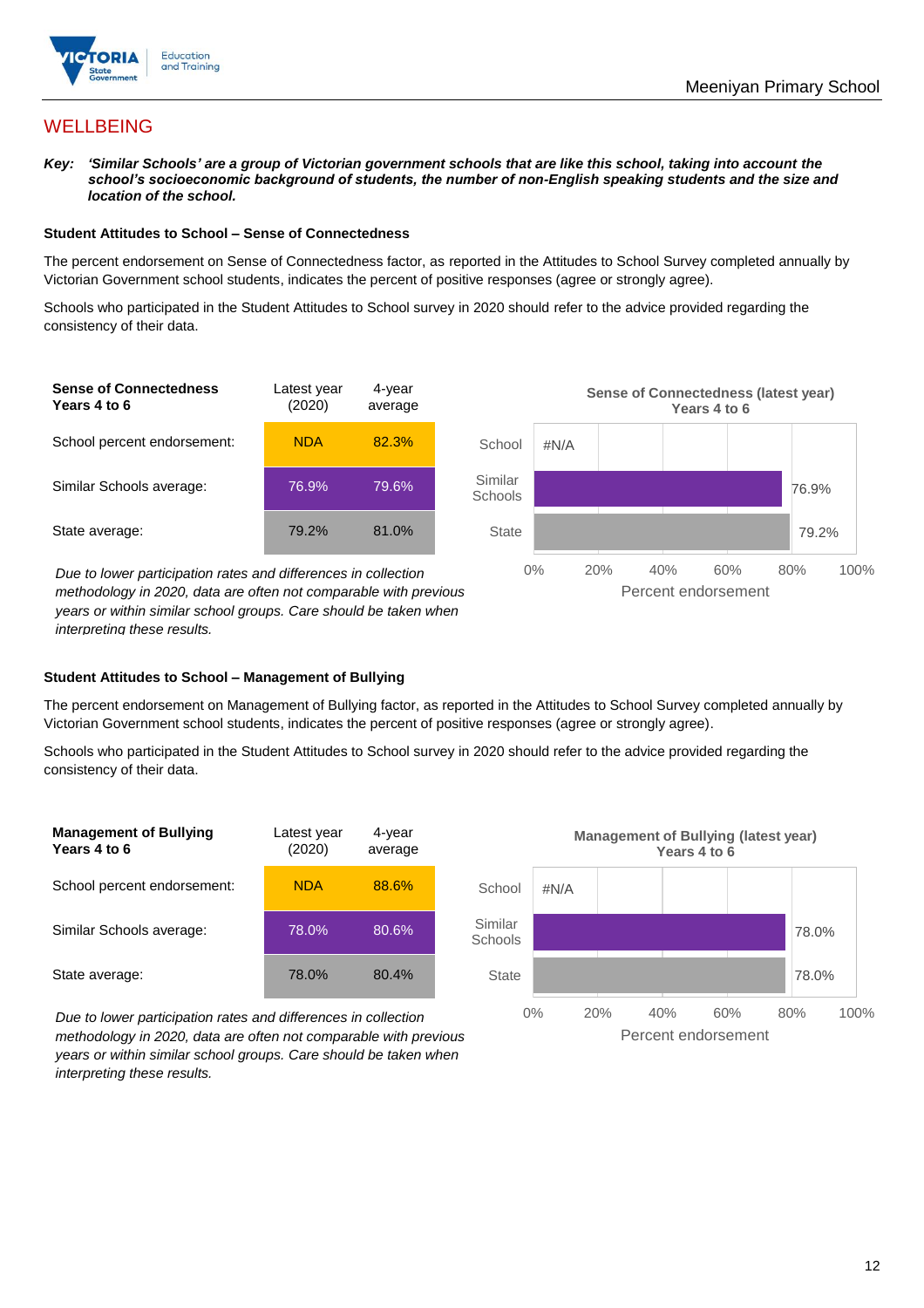

# **Financial Performance and Position**

FINANCIAL PERFORMANCE - OPERATING STATEMENT SUMMARY FOR THE YEAR ENDING 31 DECEMBER, 2020

| <b>Revenue</b>                  | <b>Actual</b> |
|---------------------------------|---------------|
| <b>Student Resource Package</b> | \$1,504,050   |
| Government Provided DET Grants  | \$299,247     |
| Government Grants Commonwealth  | \$13,773      |
| Government Grants State         | <b>NDA</b>    |
| <b>Revenue Other</b>            | \$16,013      |
| <b>Locally Raised Funds</b>     | \$39,200      |
| <b>Capital Grants</b>           | <b>NDA</b>    |
| <b>Total Operating Revenue</b>  | \$1,872,283   |

| Equity <sup>1</sup>                                 | <b>Actual</b> |
|-----------------------------------------------------|---------------|
| Equity (Social Disadvantage)                        | \$94,145      |
| Equity (Catch Up)                                   | <b>NDA</b>    |
| <b>Transition Funding</b>                           | <b>NDA</b>    |
| Equity (Social Disadvantage - Extraordinary Growth) | <b>NDA</b>    |
| <b>Equity Total</b>                                 | \$94,145      |

| <b>Expenditure</b>                    | <b>Actual</b> |
|---------------------------------------|---------------|
| Student Resource Package <sup>2</sup> | \$1,349,048   |
| Adjustments                           | <b>NDA</b>    |
| <b>Books &amp; Publications</b>       | \$29,761      |
| Camps/Excursions/Activities           | \$8,826       |
| <b>Communication Costs</b>            | \$1,541       |
| Consumables                           | \$15,623      |
| Miscellaneous Expense <sup>3</sup>    | \$68,414      |
| <b>Professional Development</b>       | \$1,992       |
| Equipment/Maintenance/Hire            | \$44,139      |
| <b>Property Services</b>              | \$84,003      |
| Salaries & Allowances <sup>4</sup>    | \$43,605      |
| <b>Support Services</b>               | \$45,323      |
| Trading & Fundraising                 | \$2,692       |
| Motor Vehicle Expenses                | \$1,081       |
| Travel & Subsistence                  | <b>NDA</b>    |
| <b>Utilities</b>                      | \$9,783       |
| <b>Total Operating Expenditure</b>    | \$1,705,832   |
| <b>Net Operating Surplus/-Deficit</b> | \$166,451     |
| <b>Asset Acquisitions</b>             | \$11,368      |

(1) The equity funding reported above is a subset of the overall revenue reported by the school.

(2) Student Resource Package Expenditure figures are as of 01 Mar 2021 and are subject to change during the reconciliation process.

(3) Miscellaneous Expenses include bank charges, administration expenses, insurance and taxation charges.

(4) Salaries and Allowances refers to school-level payroll.